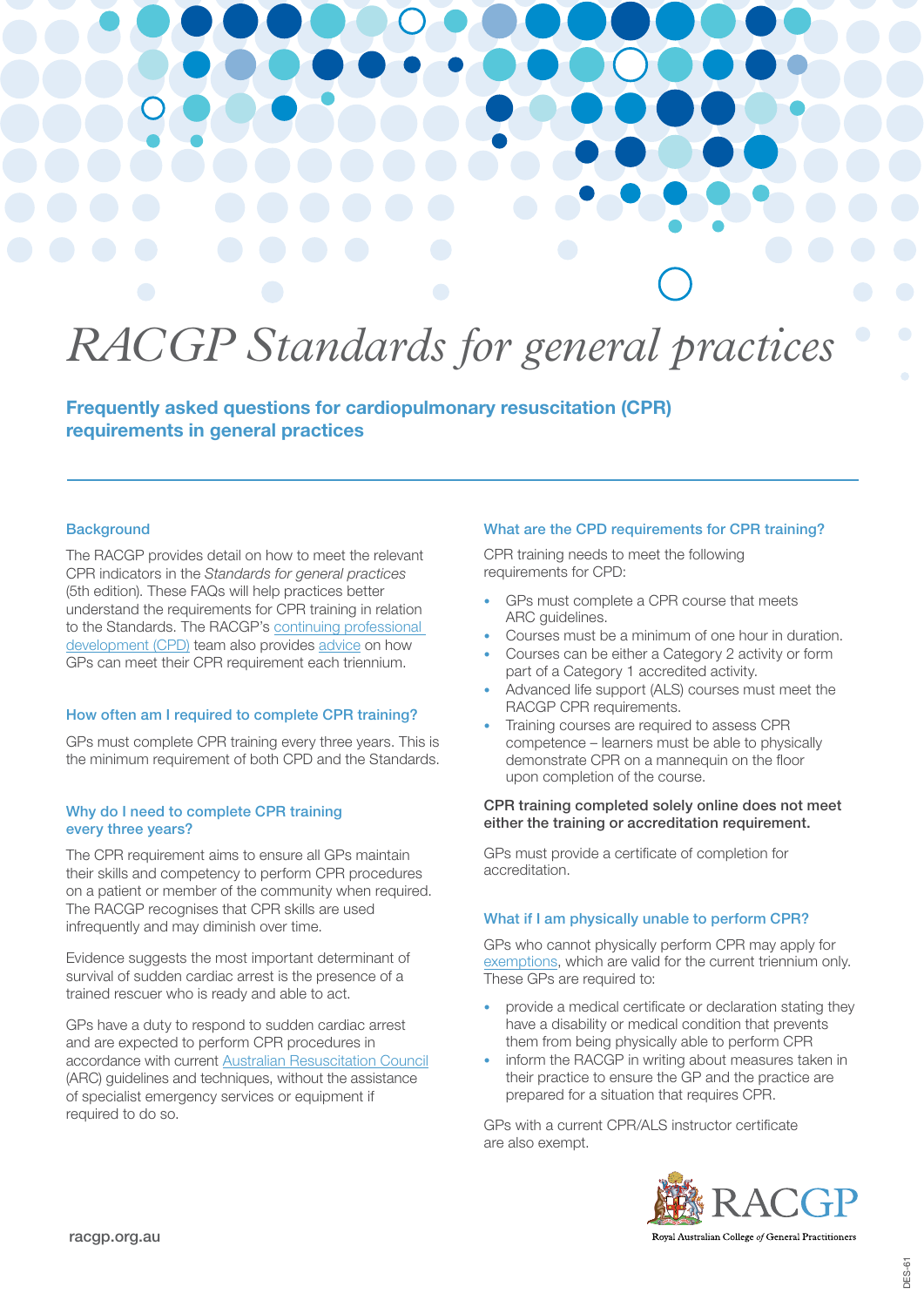### The ARC guidelines recommend CPR updates be completed annually – does this apply to GPs?

GPs are not required to complete CPR training annually for either the CPD or accreditation requirements. However, the ARC recommends CPR updates be completed at least annually.

Although the specifics of who can provide CPR training and what the training involves are set by the ARC, the period in which the training needs to be completed is set by professional bodies – for GPs, this is the RACGP. Confusion can arise because though the ARC guidelines recommend at least annual CPR updates, the RACGP requires GPs to complete the training at least every three years.

Although not mandated by the RACGP, many general practice professionals believe CPR training should be conducted on a more frequent basis, preferably annually.

### What happens if my practice's accreditation cycle does not align with the triennium for CPD?

The RACGP acknowledges that for GPs, the CPD triennium may not align with the practice's accreditation cycle. If a GP has met their CPR requirement for CPD but it falls outside their practice's three-year accreditation cycle, that GP needs to ensure their CPR training is refreshed every three years at a minimum. This ensures their practice meets Indicator [GP3.1](https://www.racgp.org.au/FSDEDEV/media/documents/Running%20a%20practice/Practice%20standards/5th%20edition/Standards-for-general-practice-5th-edition.pdf#page=146)►A.

Non-GP clinical staff – for example, allied health providers and specialists – may have minimum CPR requirements that differ to those in the Standards. Non-GP clinical staff should ask their professional body about their CPR requirements. However, as members of the practice clinical team, all non-GP clinical staff are expected to complete CPR training at least every three years to meet the requirements of the Standards.

### Do administrative/non-clinical staff at my practice require CPR training?

CPR training for non-clinical staff at least every three years is a requirement for general practice accreditation.

Administrative staff have a vital role in the provision of safe and quality care and therefore require training appropriate to their role. A practice that supports education and training of non-clinical staff fosters continuous improvement and risk management.

CPR training for administrative staff is ideally conducted by an accredited training provider, or by members of the clinical team, if appropriate. These clinical team members must have a current CPR instructor's certificate that complies with ARC guidelines on instructor competencies.